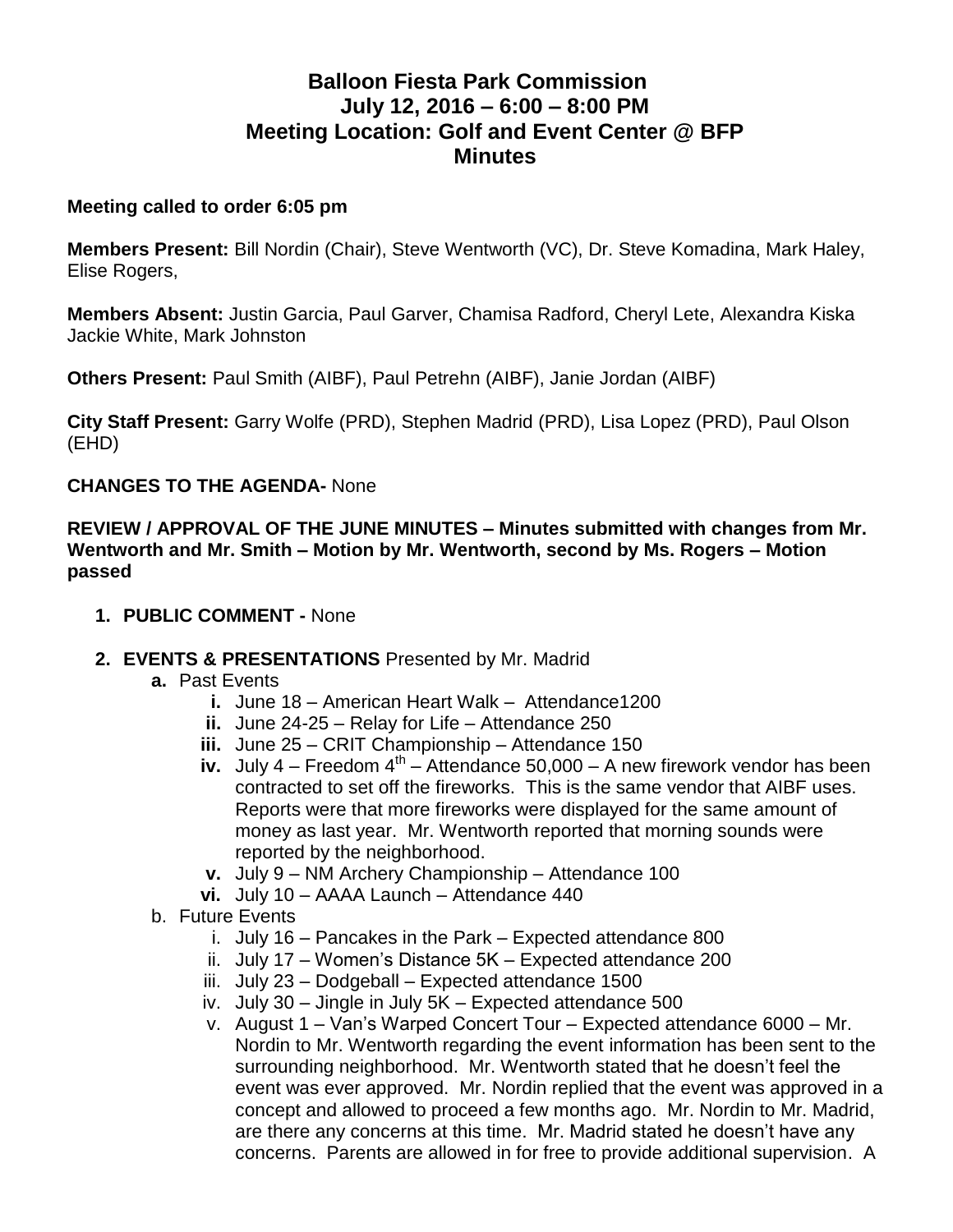security company has been hired to provide security. Mr. Wentworth requests that sound be monitored closely and consideration be given to those that live near the park.

- i. August 5 UV Splash Color 5K (BM event using roads of park)
- b. Events for Discussion None
- c. Sid Cutter landscaping has begun Mr. Madrid had not report for the project. Mr. Smith reports that it is to start on July 18<sup>th</sup>. Request by Mr. Wentworth for a report of the cost of the project.

#### **3. REPORTS / UPDATES**

- **a. Department of Municipal Development -** None
- **b. Albuquerque International Balloon Fiesta –** Mr. Smith reported
	- i. Update 2016 Fiesta
	- ii. President's Compound electrical upgrade Scheduled to start week of August 19 – However still waiting for the designs to be completed and approved so the date is not confirmed.
	- iii. North Wall Quote has been received. Weekend of July 23-24 for the work to begin
	- iv. Millings by Sid Cutter Pilots' Pavilion stabilization South side Quotes are being obtained by Janie and will be given to Paul.
	- v. East lot millings Should be completed by the end of the month. The stockpiles of millings at the north end of the park are so old that they cannot be used without treatment.
	- vi. Fiber Optic Project The City installed them from Sid Cutter Pilot's Pavilion to the Public Safety Building. This allowed AIBF to go from Public Safety building to the light pole just south of the building. The fiber optics was then taken north to the end of Main St., then across Cutter Ave to the music fiesta side. – Boring has been done. Sound system is expected to be allowable for 2016 Fiesta.
	- vii. Parking loss Mr. Nordin inquired about the status of the parking spots. The amount is not 25% but NM Mutual lot has been lost. 8 acres were expected to be lost but it is possible that only a portion is lost (2 acres lost). Presbyterian had given preliminary approval to use a portion of the lot; however security officers have not allowed it, a new lock has been installed loss of 1500-2000 spaces. MCT SE corner lot is 20 acres has been allowed. Sister's lot is still pending. – It is still a concern.
	- viii. Mr. Nordin inquired about Uber drivers Negotiations are in progress to determine how the process will work. Ms. Rogers stated that she was advised it was decided already. Mr. Smith stated he is not involved with the contract so he doesn't have a definite answer; it was all dependent on the lease of a staging area for them. There are other ride share services that are available but are not as dependable. There needs to be an Uber lounge set up.
- c. **Anderson Abruzzo Albuquerque International Balloon Museum –** Report provided via email by Mr. Garver.
	- i. Past Events
		- 1. June 8, 22 and July 6, 2016 6:00 to 8:00 pm Stories in the Night Sky and ABQ Concert Bank Series - 800 attendance on June 8; 900 on June 22 and (estimated same) for July 6. This free event includes interactive arts and music presentations for young audiences, followed by an hour-long performance by the Albuquerque Concert Band. Lawn seating is provided and people bring picnics or buy food from food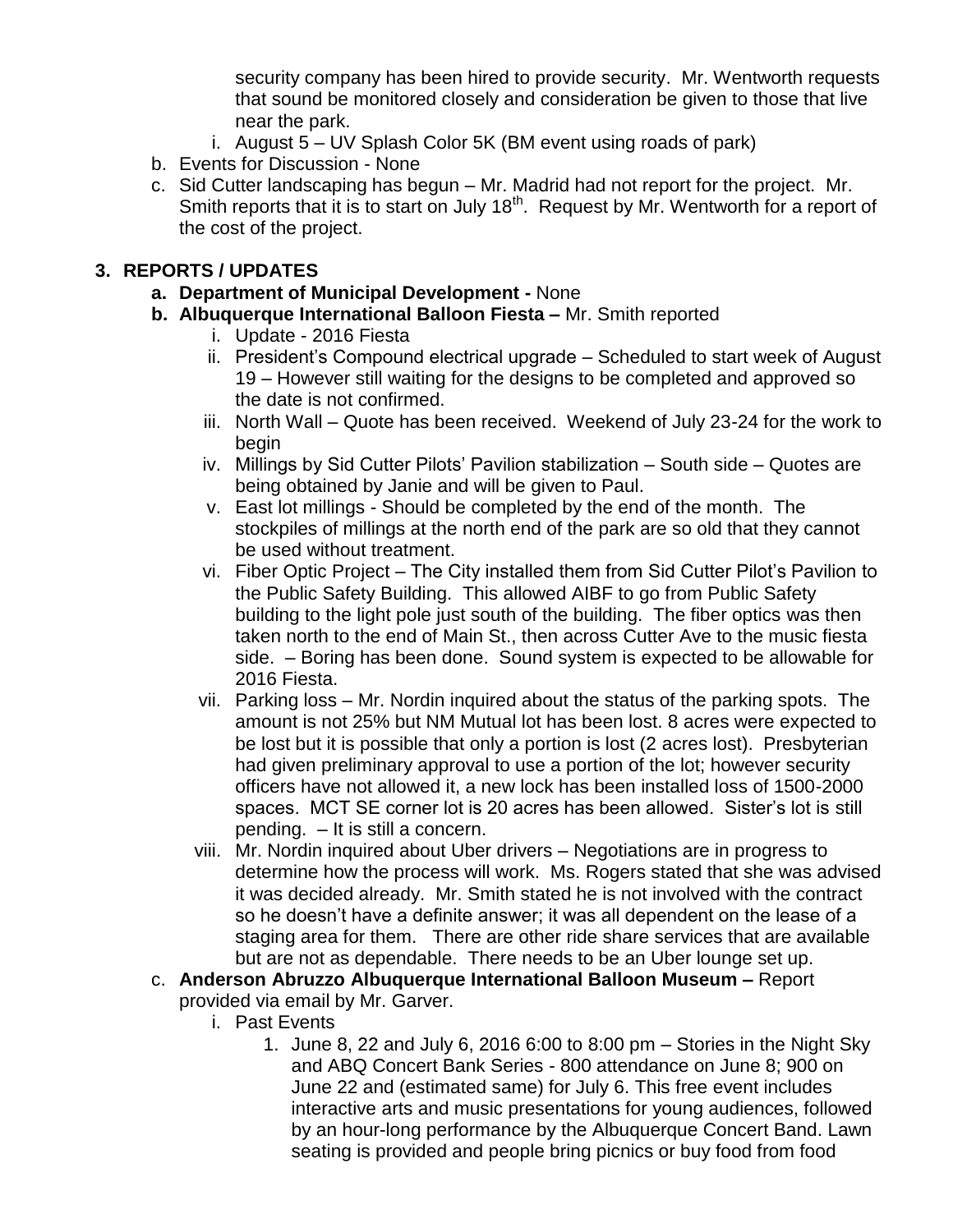trucks. This year, the last two performance dates (July 20 and August 3) of this series will not feature the ABQ Concert Band. They will perform at the NM Veterans Memorial Park. In light of this, the Balloon Museum has hired other musical groups to perform on July 20 and August 3 at the Balloon Museum.

- 2. July 4 4 pm to 10 pm Red, White and Balloons 1,000 attendance. Food, music, balloon glow, and lawn games preceded fireworks viewing. This event was organized by the Balloon Museum Foundation as a fundraiser for the museum. The event went very smoothly; no issues.
- ii. Future events
	- 1. July 20 and August 6, 6:00 pm to 8:00 pm Free Event 600 1000 Estimated Attendance per date.
	- 2. August 20 2:00 pm to 6:00 pm Macaroni and Cheese Festival Estimated Attendance, 21+ years of age or older to attend, Food, Drinks, Games and Concert by Kat DeLuna.
	- 3. August 27 10 am to 6 pm and August 28 11 am to 5 pm Estimated attendance for combined dates is 4000 – A family friendly showcase of invention, creativity and resourcefulness and a celebration of the Maker Movement.

## d. **Environmental Health Department** Mr. Olson reported the following

- i. Los Angeles and Nazareth Things are good
- ii. 30 -60 days a cart will be used with electromagnetic sensors to determine changes of the trash beneath. (Update since meeting, this will occur after October)
- **iii.** Ms. Jordan inquired if the water is still moving south Mr. Olson confirmed. But the numbers are very low and the extraction is very effective so ground water pollution is very low and it is decreasing.

#### **e. Parks & Recreation**

- **i.** Income since last meeting
	- **1.** Park Rental \$2,986 / \$79,029 (June / FY16Y)
	- **2.** Event Center \$2,869 / \$79,769
	- **3.** Sid Cutter \$2,900 / \$72,800
	- **4.** Unofficial income for FY16 for BFP \$231,598
- **ii.** Update GO Bond and P & R priorities Mr. Wolfe reported that **all**  submissions have been made to the Committee. Tentative plan is to ask of \$1,000,000.00 for various park improvements. The CIP committee will review and updates will be available in the fall.

## f. **Update - O-15-2 amending the Balloon Fiesta Park Ordinance –**

i. Ordinance has passed – New ordinance will bring the BFP Commission in line with the other boards/commissions within the City of Albuquerque – There is now term limits.

## **4. NEW BUSINESS:**

**a. Pricing / Fee schedule – Discussion to take place as part of fiscal year 18 preparations in November.** 

## 5. **OLD BUSINESS:**

a. Verizon Project – Update – Mr. Wolfe states contracts have not been signed and will not be available for 2016 Fiesta.